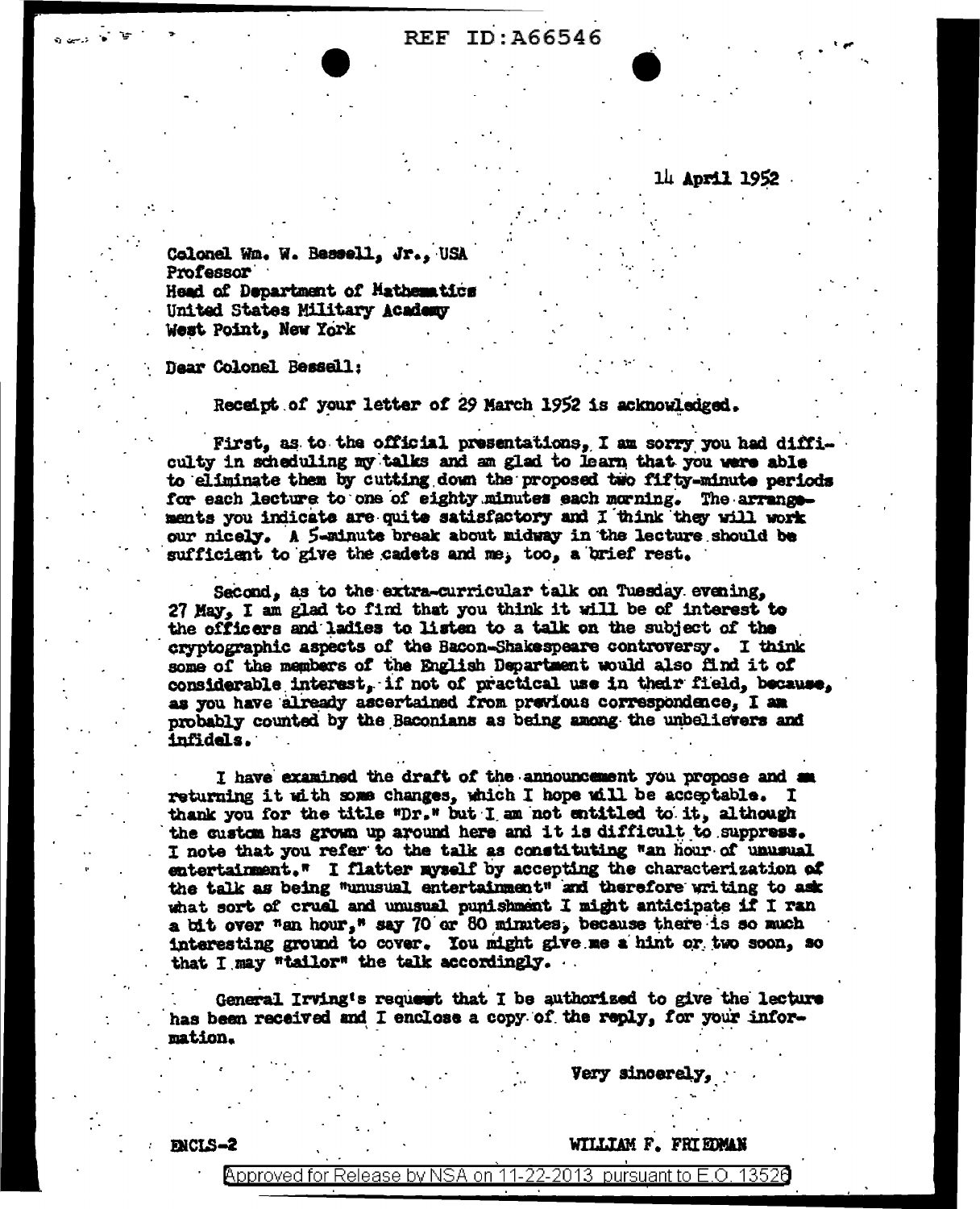# **REF ID: A6654**

P. S. I am a hit doubtful as to mat might constitute suitable attire for the extra-curricular talk and would appreciate your suggestions. It would obviously simplify matters for me if business attire would do. but in case precedent dictates otherwise. I could, of course, appear in a white or black tuxedo, whichever you indicate.

> Also, as to travel arrangements, I will advise you in a few days, or at least in nienty of time to let you know whether I shall core by private automobile or journey to New York by rail and then on to West Point by staff car, as you were so kind as to suggest in a previous letter.

And. finally, if anyoody wants to use a handle other than Wiister" (which is quite satisfactory to me), it is proper to address me in unofficial conversation or correspondence as "Colonel," since I was in the Signal Reserve for rany years - until The Surgeon General, 1941, declared I was physically incapacitated for active service, whereupon The Adjutant General, in his wisdom, threw me out of the Signal Reserve altogether. But I fooled them all by making a rather satisfactory "come back."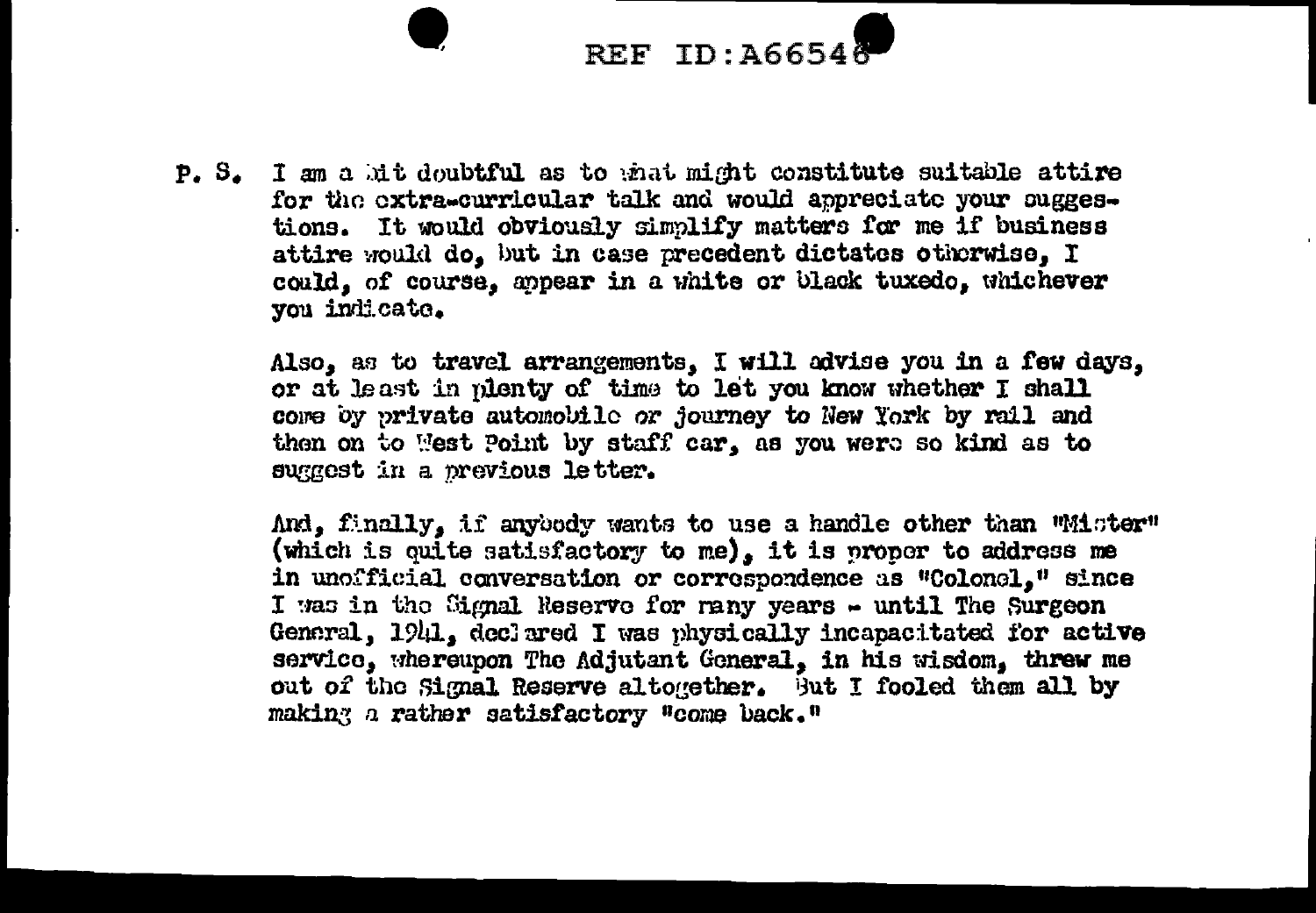

# DRAFT

### ILLUSTRATED LECTURE.

"II'

Post Personnel are invited to hear a lecture on Tuesday evening, 27 May, by Mr. William F. Friedman, one of the world's foremost experts on cryptology. His talk will deal with the efforts which have been made to prove, by cryptographic methods, that someone other than Shakespeare wrote the immortal plays, and will show how these efforts collapse under professional scrutiny. The talk will be illustrated by slides, and promises to be an hour of unusual entertainment. The lecture will be held in the Electricity Lecture Room at 1900 on 27 May. Guests are urged to be seated by  $1855$ ; the doors will be closed promptly at 1900. Mr. Friedman is chiat Consultant to the Armed Forces Security Agency, and is visiting West Point at the invitation of the Department of Mathematics to give certain morning lectures to the cadets.